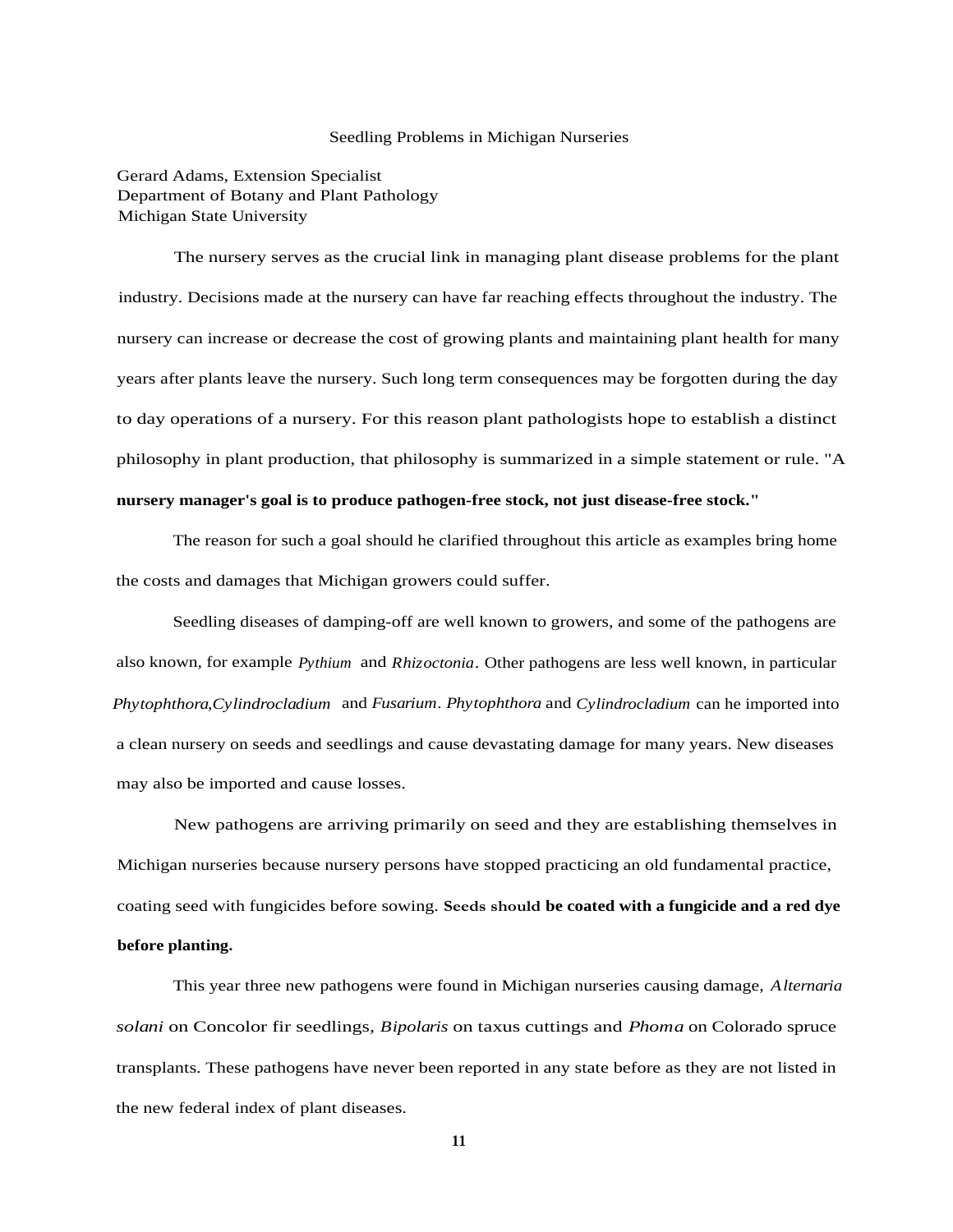Michigan's nursery industry produces over 10 million conifer seedlings a year. Many conifers are exotic and the seed collected from squirrel caches or off the forest floor worldwide likely harbor exotic pathogens. Native seed can also introduce pathogens to Michigan. Coating seed with a broad spectrum fungicide, in particular Captan or Thiram, is far more effective in reducing the importation of pathogens than soil drenching or infurrow dressing, and the methods of application should be combined routinely. It was once a widespread and routine practice for nursery operations to place seed in a rotating drum and tumble them along with some wettable powder or slurry of fungicide sometimes combined with talc. Alternatively seed with sturdy seed coats can be bleached for 5 minutes in a 10% dilution of household bleach containing one drop of liquid dish detergent, or soak in peroxide. Acid soaking for scaring/stratifying some seed also can destroy pathogens. Fungi sporulate and grow slowly in refrigerators so seed should be treated prior to stratifying at cool temperatures in moist moss to prevent spreading of pathogenic fungi from one contaminated seed to the neighbors. Fumigated nursery beds should certainly never be sowed with uncoated seed.

**Fumigation of nursery beds can be of greater benefit to your customer than to you.** Also because you as a nursery worker often are obtaining stock from other nurseries, their use of soil fumigation can be crucial to your success.

Yearly in Michigan more and more loss is occurring due to the purchase of "disease-free" but not "pathogen-free" stock from west coast and southern nurseries. The particular danger is *Phytophthora* a root rotting fungus prevalent in western and southern soils. This fungus is the most destructive nursery pathogen in those regions. It is so common that western and southern nurseries routinely treat many of their plants with Subdue, Ridomil, Aliette or Terrazole. The "disease-free" plants arrive at Michigan nurseries where we are unfamiliar with treating these plants. Then wet nursery soils or heavy nursery soils favoring *Phytophthora* infection stimulate the disease causing extensive loss of these plants.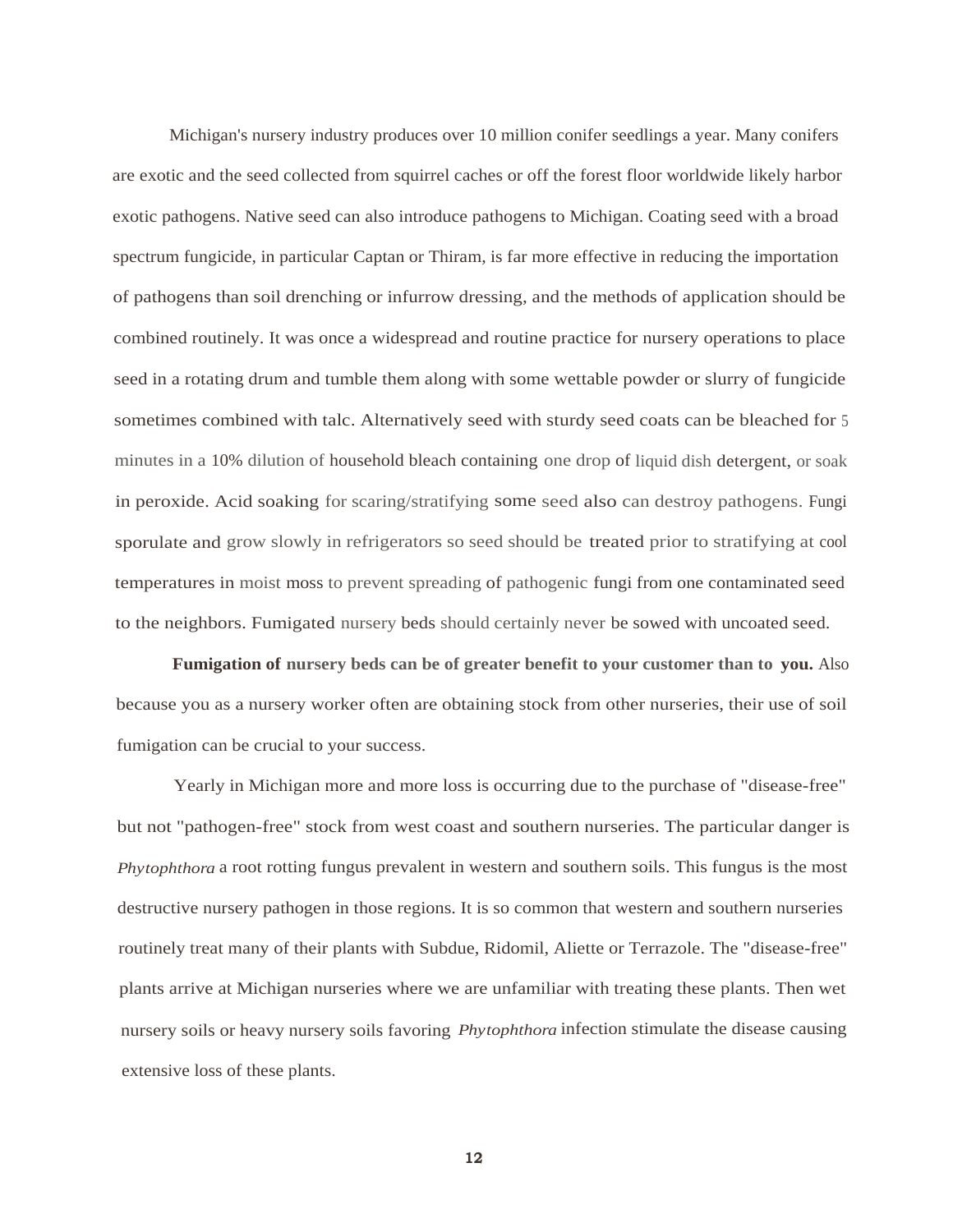Most Michigan nurseries are familiar with treating Rhododendrons with fungicide to control *Phytophthora.* But in the past few years more and more maples of all species are arriving with *Phytophthora* and many bare root and one to five gallon potted maples are dying before leaving the Michigan nurseries. Some are also dying in the landscape after obtaining large size but suffering mower injury and wet soils that stimulate *Phytophthora* crown rot. Orchard trees are particularly susceptible but Sargent cherry and other ornamental *Prunus* are being lost as well. Sometimes these trees are arriving with *Phytophthora* infection in the woody stems due to healing-over following grafting in Phytophthora-contaminated sawdust at the west coast nurseries. The fungus enters the wounds from clipped branches on the trunk or pruned suckers at the graft union. These trees may suffer trunk and main-stem cankers, and die slowly over 1-3 years as the nursery attempts to bring them up to selling size.

Of particular concern to me is Fraser fir because the Michigan Christmas tree industry is seeking to plant large acreages to this cadillac of trees. I have found that Fraser fir seedlings grown in ground beds on the west coast arrive here with *Phytophthora* infestations. Planting such stock in a Michigan nursery with heavy soils or during a wet summer has led to rapid loss of the entire planting. Michigan seeded and grown Fraser fir from clean nurseries that fumigate their beds prior to planting are not infested. West coast stock grown in soil-less media in greenhouses generally are not heavily infested. I have been campaigning among the Christmas tree growers suggesting they buy only Michigan sowed and grown Fraser fir. This is particularly important because Fraser fir is the only fir that is so susceptible to *Phytophthora* that infected harvest-size trees can collapse and die rapidly in wet years such as 1992. Treatment with fungicides to save them is not cost effective due to the large amount of chemical needed to drench the root zone and the high cost of the chemical.

Other true firs and Douglas fir can die of *Phytophthora* root rot when they are seedlings and these also arrive from the west coast "disease-free" but not "pathogen-free." However, transplant mortality is seldom greater than 5 percent so most Michigan nurseries have not noticed the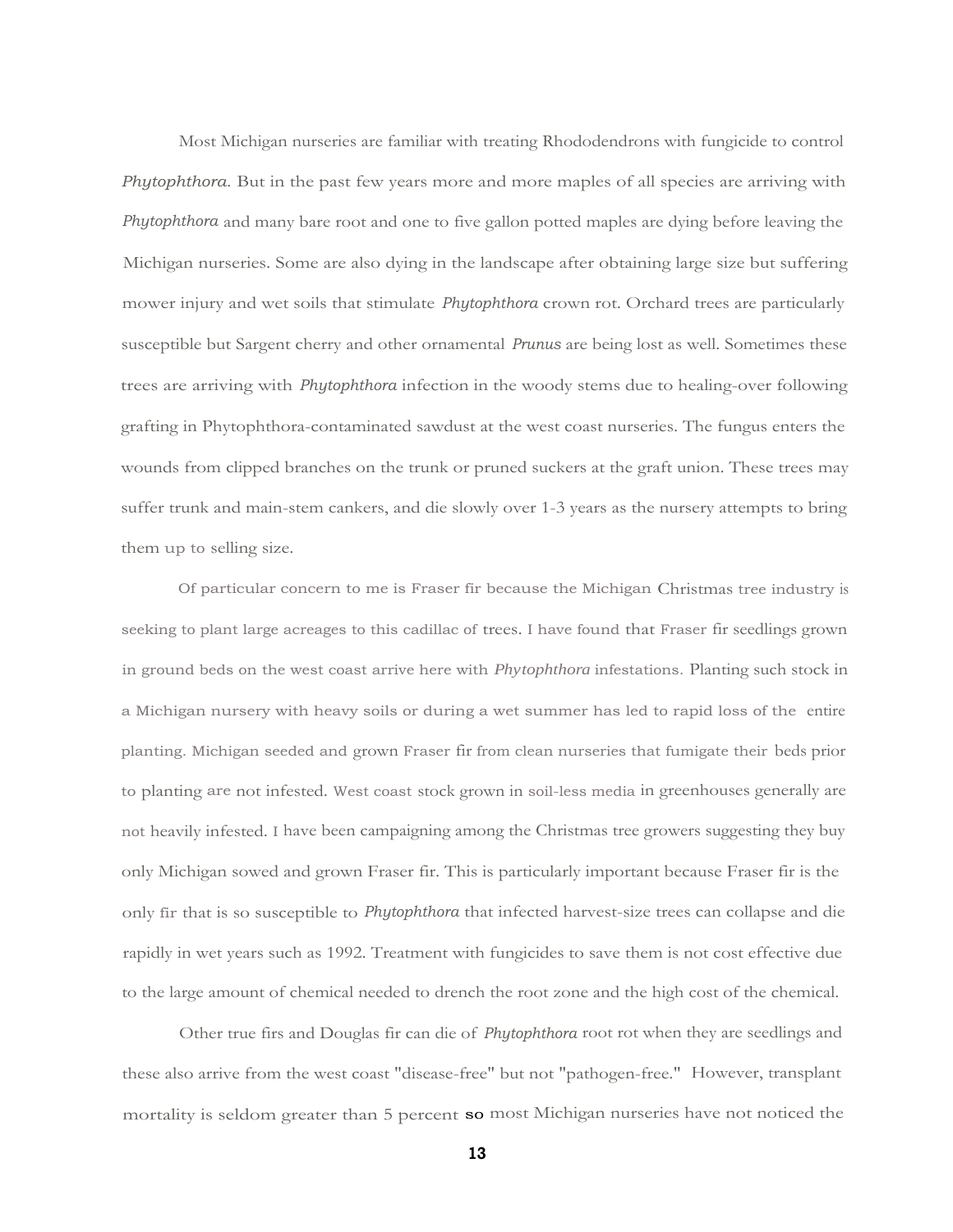mortality. These trees will seldom die after outplanting in Michigan so the consequences of importing the pathogen are not noticed by the Christmas tree grower.

Nursery managers should reflect here on what could build up in their soils if they do not fumigate and do import western and southern transplants ("southern" meaning Tennessee and " western" meaning coastal and arid states]. Christmas tree growers might also reflect on the wisdom of following a Douglas fir rotation with a Fraser fir planting. We do not know whether *Phytophthora* might increase in field soils from rotation to rotation in Michigan because we have not experienced the spreading of the pathogen along waterways and down slopes as is common in the west.

I have found that unfumigated nursery beds in Michigan accumulate low levels of infestations of two species of *Phytophthora* and other rare soil pathogens such as *Macrophomina* and nematodes. Occasionally Michigan nursery soils have become heavily infested with *Diplodia* or *Cylindrocladium,* two very damaging pathogens. *Verticillium* also can occur at high concentrations in field soils particularly if the fields had once been mint or potato farms.

*Verticilliwn* has a large host range and is known to be particularly hard to eliminate from soils, even with fumigation. *Cylindrocladium* is a very destructive pathogen, particularly on pines and spruce and fumigation often fails to eliminate it. Fumigants of choice for eliminating these two pathogens are those that contain the highest levels of Chloropicrin. *Cylindrocladium* often arrives on southern Rhododendrons as an unnoticed leaf pathogen but becomes a root pathogen of conifers in the north. *Diplodia* arrives from nearby Austrian or red pine landscape and windrow trees but becomes a vicious root and stem cankering pathogen on conifer seedlings and transplants. *Diplodia* is readily eliminated by fumigation or crop rotation if the source trees are removed.

Some pathogens such as *Fusariwn* and *Rhizoctonia* are readily killed by fumigation but recolonize fumigated soil so aggressively that they may become a worse problem than prior to fumigation. These two pathogens, particularly *Fusarium,* are carried on seed coats and failing to coat seeds with fungicides prior to sowing to fumigated soil can erase all benefits of fumigation in regard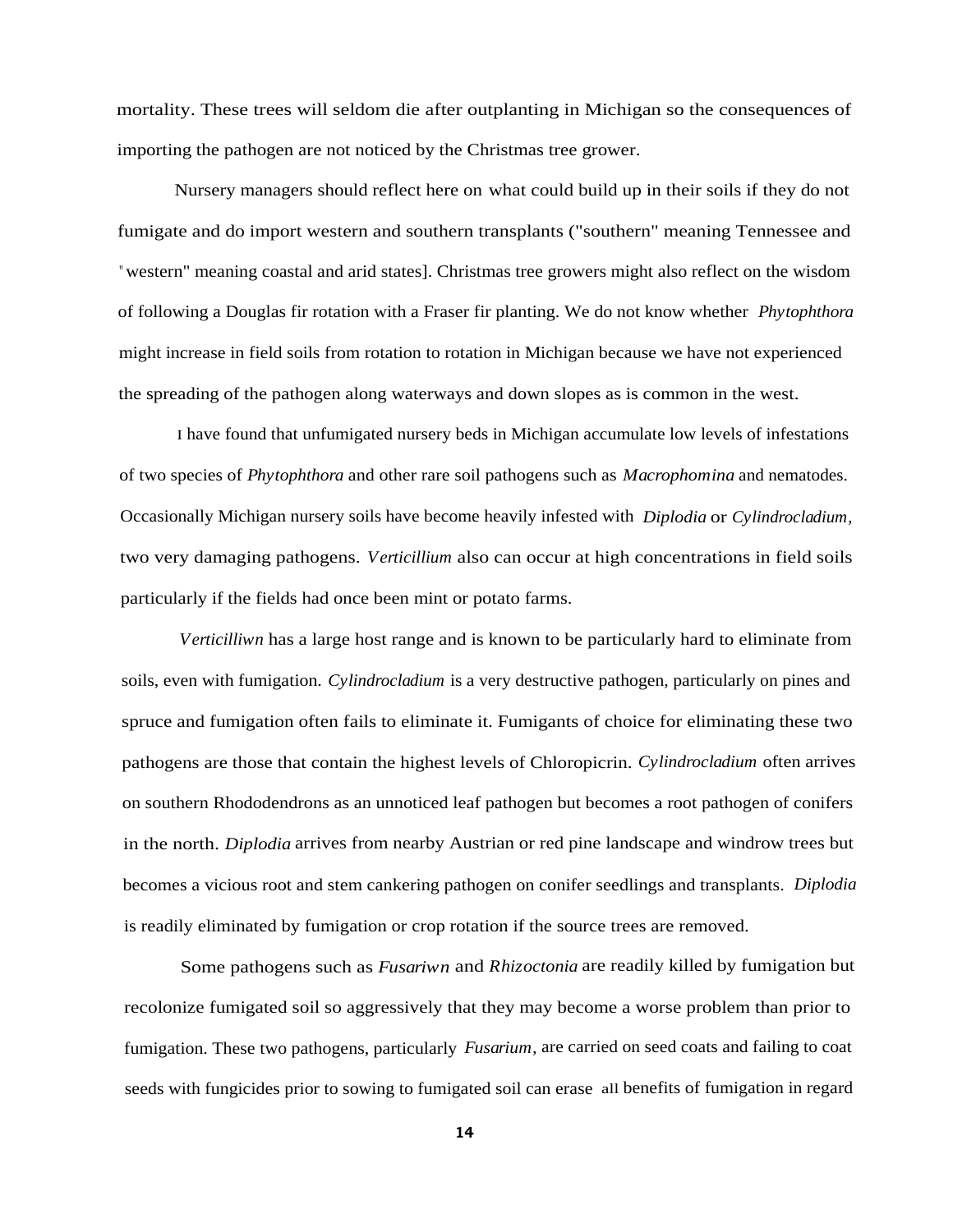to pathogens. Adding biological control amendments such as commercial products containing Gliocladium or Trichoderma directly to newly fumigated nursery beds should greatly improve biological control of such diseases by preventing the recolonization of the beds by pathogens.

*Phytophthora* and *Pythium* spread through nurseries whenever rains or irrigation leave saturated soils, standing water in puddles, or when clean soils come in contact with contaminated soil or water. Other pathogens that cause root rot spread when clean soils contact contaminated soils or contaminated water. Pathogens that cause foliar disease are spread by overhead irrigation or rainfall. The following practices in nursery design and management may appear excessive to Michigan nursery operators but have been adapted in other states through necessity because their climates and soils did not provide as much protection from devastating disease as ours have. The practices include construction of platforms to store clean media and pots, construction of the nursery production area, and drip irrigation. The potential problems of recycling pond water are also discussed.

Ideally in order to prevent disease spread the nurseries potting soil storage area should be a large high dry sloped concrete pad. Soil and fumigated (or clean) pots and containers should he stored on the pad together. Ideally the soil moving equipment should also remain on the pad. The same equipment used to carry clean soil and pots should not he used to carry away dead or rogued diseased potted plants and soil. When possible the entire area should he covered to prevent rains from saturating the soil mix.

Ideally in order to prevent disease spread the pots and containers in the nursery production area must be off the ground away from contact with contaminated soil. The production area should be constructed to have a high crowned center and a slope of about 6 inches per 25 feet. The surface should be compacted and covered by plastic sheets and gravel to prevent puddling. Drainage ditches should be at the edges to carry away runoff.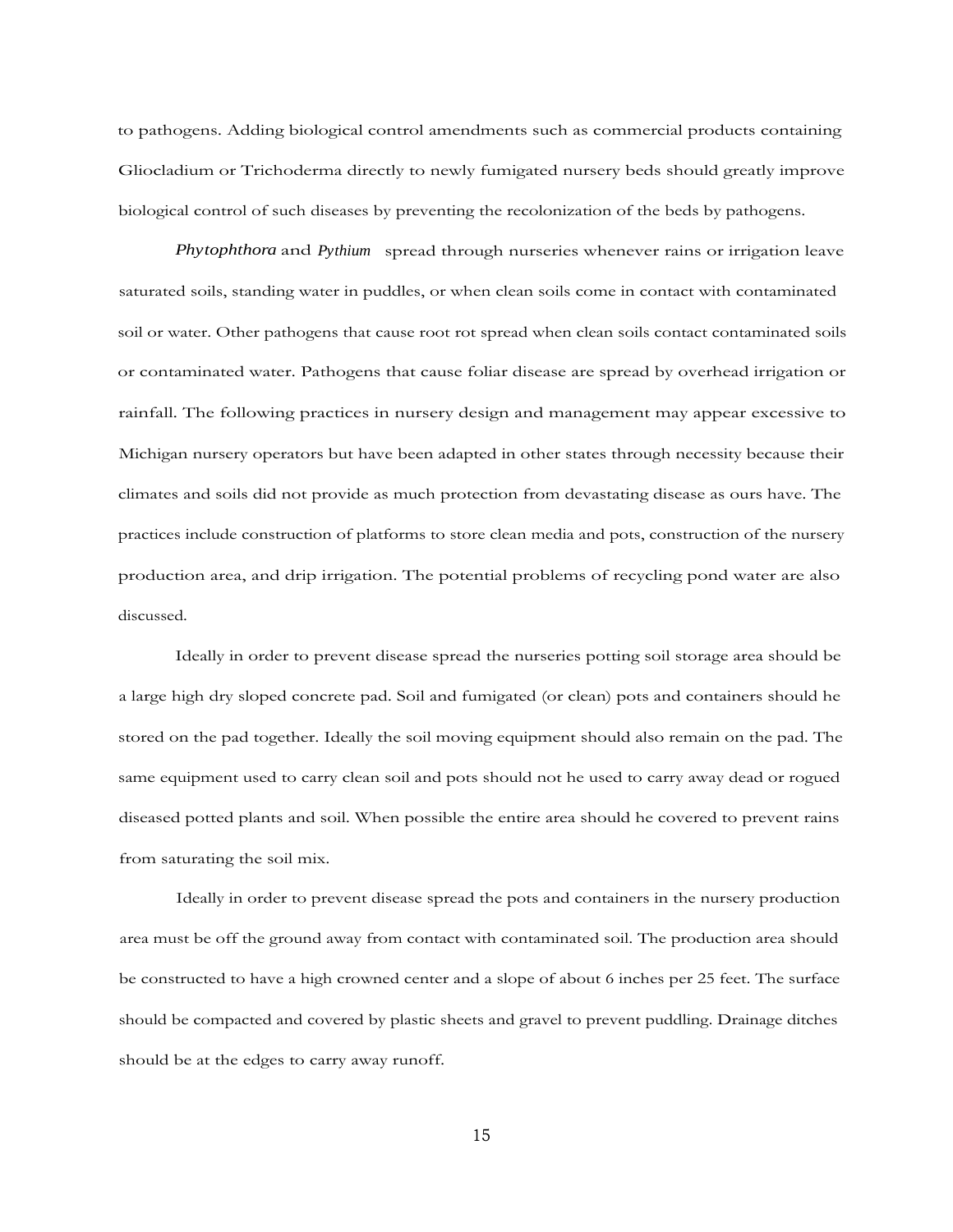To prevent the spread of foliar pathogens sprinkling irrigation should be done in early morning so that the foliage might dry before evening. The faster foliage drys the less likely fungi or bacteria pathogen can penetrate or enter the leaves. Spacing plants to permit air movement helps also and this practice is particularly beneficial in Michigan with potted Rhododendrons. But ideally nurseries should go to drip irrigation of pots. Nurseries that grow numerous cultivars of junipers yearly see the dramatic differences in cultivar susceptibility to the Juniper twig blight pathogen *Phomopsis.* The more susceptible cultivars become heavily damaged by the disease and are no longer carried by the nursery or are treated heavily with fungicides. Drip irrigation prevents such disease spread unless yearly rainfall highly favors it. Drip irrigation therefore is of more benefit in dry climates but this method of irrigation uses less water and may help reduce nitrate leaching into ground water or excessive runoff returning to the pond.

Recycling pond water is an increasing practice in Michigan nurseries. It has its benefits hut problems can arise. The most serious problem can be the recycling of herbicides that have entered the pond water in runoff. Also nitrates are recycled and these can confuse your fertilization schedule. In our northern area irrigation of plants with pond water may add excessive nitrogen fertilization in the early fall and interfere with the plants ability to reach winter hardiness. Pathogens, of course are recycled and can multiply in pond water, particularly *Pythium* and *Phytophthora.* Nurseries in North Carolina and on the west coast have significant experience in attempting to kill these pathogens by injecting gaseous chlorine into the water as it is being pumped. The chlorine needs to be alpha- and beta-dynes at 0.5 ppm. However effective chlorination requires that the water be stored with the chlorine for at best 4 hours and at least 20 minutes. Little is known about bromine treatment. Generally I am hearing of poor success with chlorination at the southern nurseries and pathologist are now suggesting that the recycling of pathogens may be more readily decreased by having the pond water intake pipe a minimum of three feet below the surface of the water.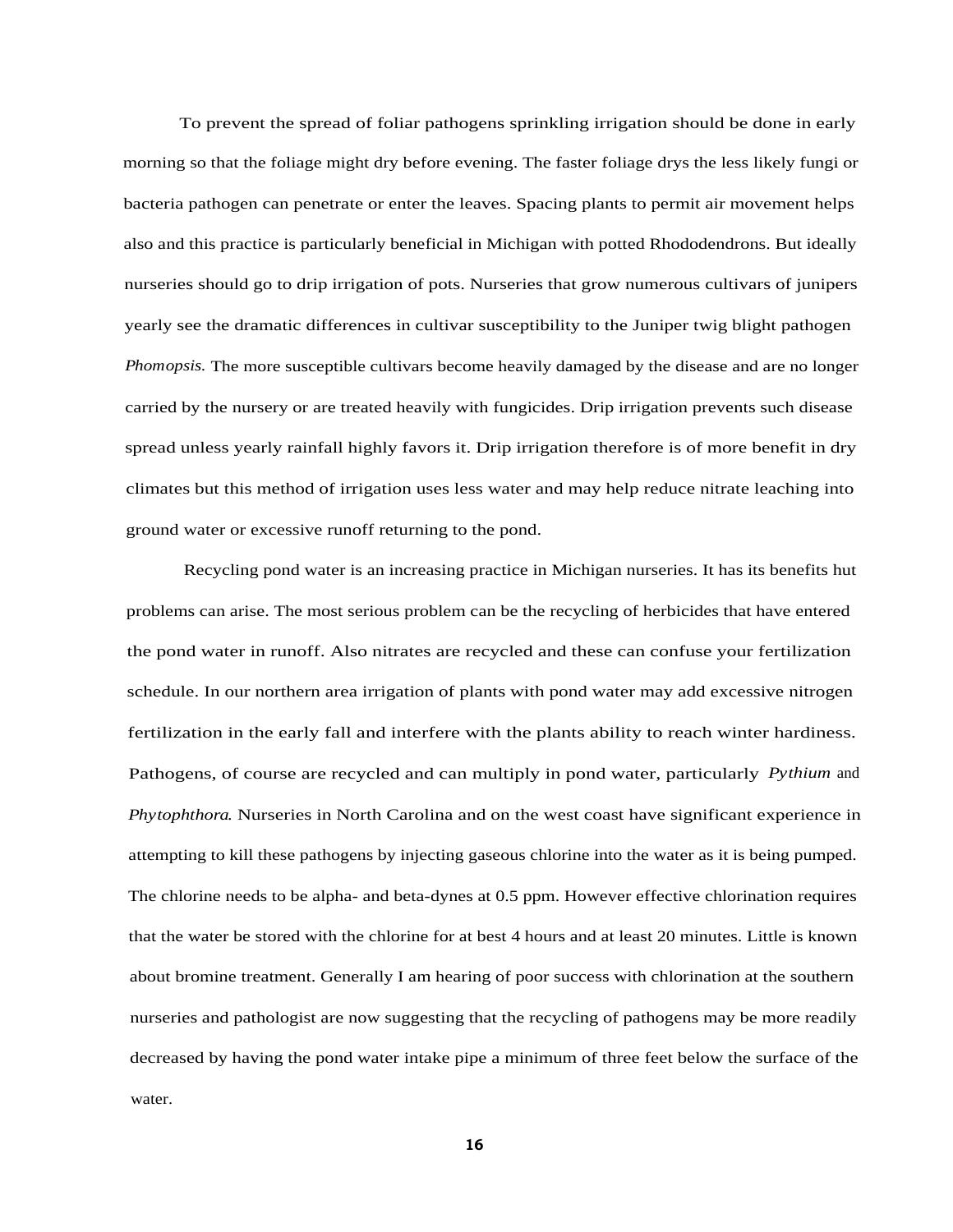Preventing disease spread in the propagation bench was best controlled in the past when nurseries steam sterilized their soils in situ by way of steam pipes under or over the propagation beds. Without steam, soil in propagation benches is too heavy to physically remove and replace between each cycle of use. Pathogen populations increase and become an excessive problem. It is not generally possible to use soil fumigants inside propagation houses because they are seldom empty of growing plants. More and more nurseries have adapted the use of perlite for a medium to stick cuttings in for rooting. It is clean and easily removed and replaced, but benches still must be disinfected.

With perlite as with other media the disinfection of all wood surfaces and working surfaces in the propagation area is essential in preventing disease spread. Quaternary ammonium chlorides (sold under frequently changing names such as "Physan") are perhaps the best because of efficacy, safety and low phytotoxicity. Formaldehyde at 37% was often used in the past particularly for dipping pots and tools in to kill pathogens. Such solutions were generally stored in large covered trash cans for many months. Formaldehyde was very effective but unfortunately many workers develop allergy or sensitivity to very low concentrations of the chemical in the air. 10% household bleach is very useful but when applied to wooden benches chlorine gas is released which is unhealthy and will damage many sensitive plants nearby in the same house. Buying wood that is pretreated with chromic-copper arsenicals or copper naphthenate is important in preventing pathogenic fungi from growing on wood surfaces. However, chromic treated wood is now considered a hazardous waste when discarded.

Today many nurseries grow tree seedlings in styroblocks in soilless media. The styroblocks are most easily cleaned between growing cycles by fumigation. With these clean practices one would expect disease-free plants particularly when preventative fungicide drenches such as Banrot are used. However, the weak link in this system is the seed. We receive blocks of these seedlings with disease and are asked for disease diagnoses. Often one seedling will be found to have died of one pathogen,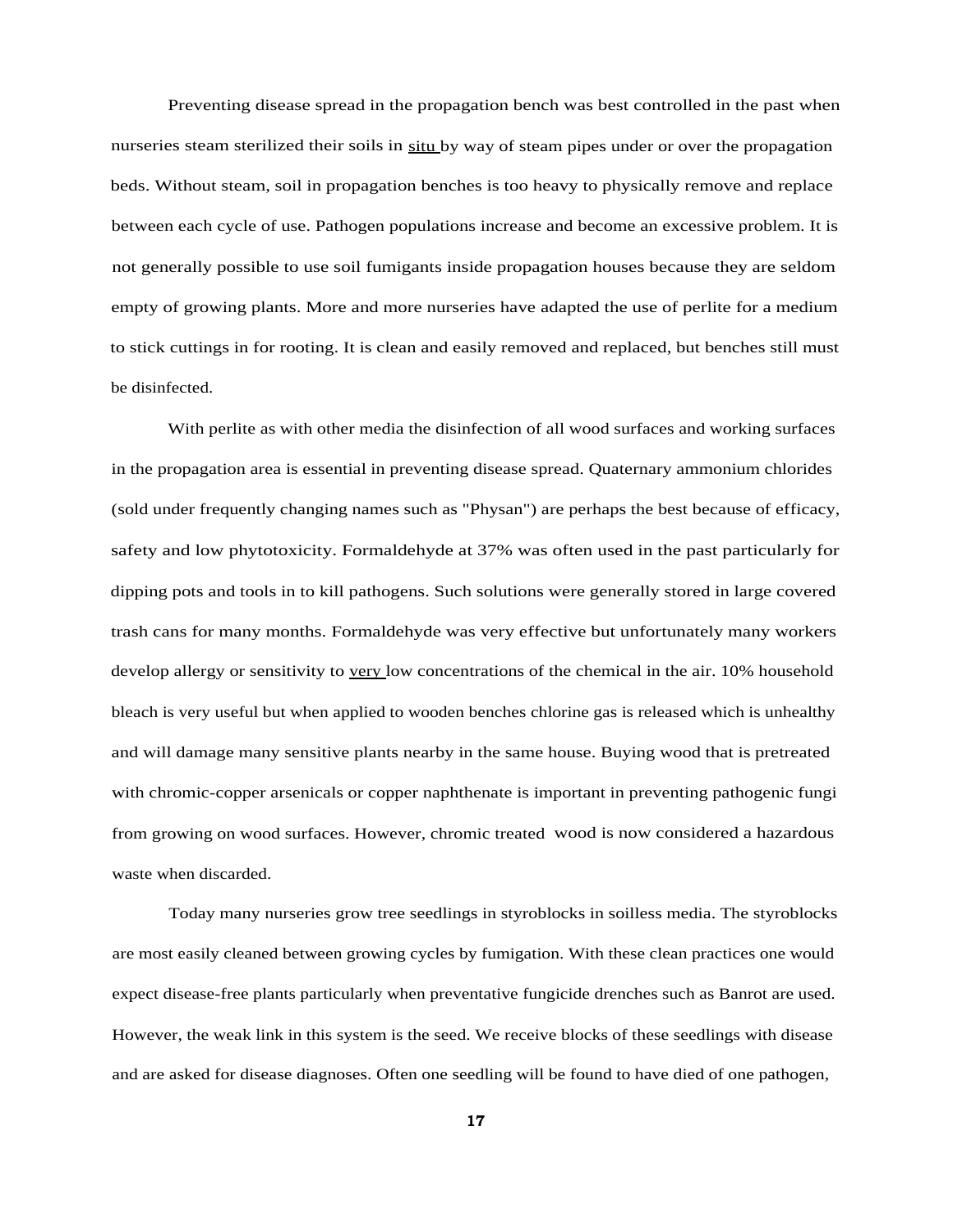another from a different pathogen, etc., so that up to four or five fungal pathogens may be involved causing just occasional and widely separate diseases. These fungi are on and sometimes in the seed coat and coating seed with fungicide before planting prevents these disease occurrences.

Some government people have been discouraging their nursery operators from using fumigation in the last 5 years. I strongly oppose this view. Fumigation of nursery beds and containers eliminate pathogens and weeds from a small area of land that is very densely planted, and help in the production of pathogen-free plants. Heavy use of fungicides and other pesticides in the nursery bed, I also strongly support. By professionally applying pesticides and fumigants on these very limited acres of plants we often prevent the need for application of large amounts of pesticide over large areas of land such as in Christmas tree plantations and landscapes not to mention eliminating much of the need for nonprofessional applications of pesticides in home yards and landscaped gardens.

## **The great majority of pesticide usage in Michigan on woody ornamental and landscape plants is due to the purchase of infected but "disease-free" symptomless plants.**

There are many examples among the foliar pathogens of conifers and these examples concern extensive plantings due to Michigan's enormous Christmas tree and landscaping industry.

A number of foliar pathogens have spread by way of infested nursery stock, and now the diseases are statewide and very costly to control. We know they were spread from nursery stock because of the characteristics of the particular fungi. For example the needle cast of spruces, particularly Colorado spruce, is caused by a fungus *Rhizosphaera* which spreads by way of rain splashed spores that are not blown distances by wind. These spores are killed quickly (within a week) by sunlight ultraviolet waves and cannot survive a day of dry weather. The disease spreads only from neighbor tree to neighbor tree and is so sensitive that it seldom is able to infect any needles except those on the lowest branches of the tree, where leaves remain wet by dew or rain for longer periods of time than those needles higher in the canopy. The pathogen fails to spread from one plantation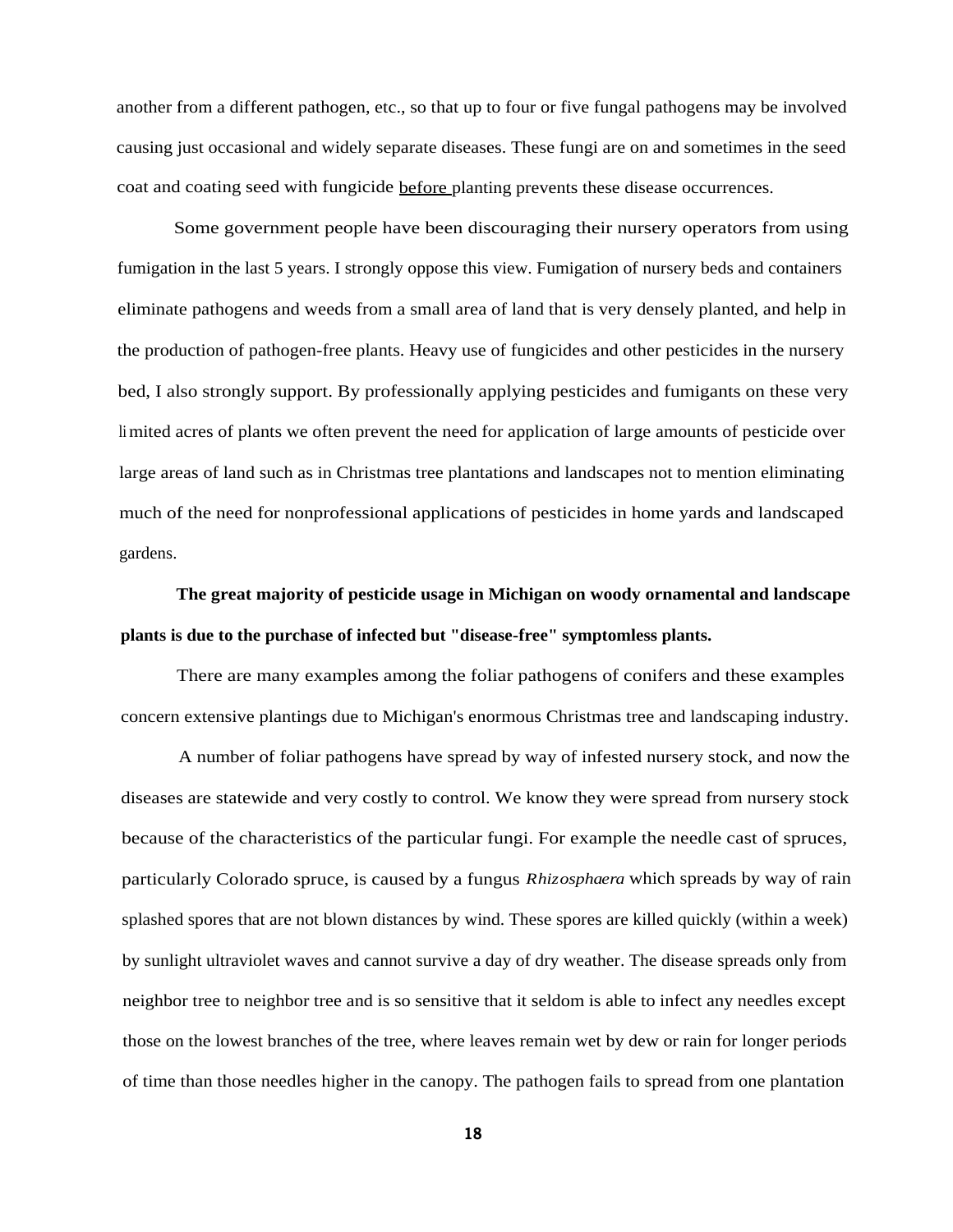to another. However, nursery stock, usually stock grown near spruce windbreak rows and shelter belts, becomes entirely infected but shows absolutely no symptoms visible to inspectors or growers. The reason no symptoms generally are seen at the nursery is due to the nature of the disease. In conifers, needle pathogens infect newly expanding needles but do not discolor or cause the needles to shed until the needles are generally 2-3 years old. The primary needles generally do not become infected because the seedlings are not yet crowded enough for leaves to remain wet sufficiently long for infection to succeed. Therefore nursery seedlings that are infected do not show symptoms unless they remain beyond 3 years in the establishment.

Swiss needlecast of Douglas fir and *Dothistroma* needleblight of Austrian pine are similar diseases caused by rain splashed foliar pathogens that are difficult to detect in nursery stock. When such pathogens appear in Michigan we assume that they at one time were imported with the plants because the fungi are found only on the exotic host plant. *Lophodermium* and *Cyclaneusma* pathogens on scotch pine and *Diplodia* on Austrian and Scotch pine are fungi with airborne spores that were likely imported more than once hut have spread statewide on the winds. Recent research has found that the *Diplodia* on Austrian, Mugo and Scotch pine is genetically different from native strains that occur in Jack and Red pine woods.

Trees used as wind breaks and shelterhelts are a common source of pathogens potentially infecting seedlings. Nurseries with Scotch pine trees serving as wind breaks can spell disaster to Christmas tree growers who buy infected Scotch pine seedlings. But finding a species of tree suitable for wind rows is difficult because of the wide range of species grown in nurseries in Michigan. Spruce and red cedar are perhaps the most common species employed in wind breaks. Both are unsuitable because they harbor diseases and both are widely purchased as nursery seedlings and planted in Michigan. *Thuja* may be a better choice. We greatly need to develop a list of suitable plants for planning plantings at new nurseries or for replacing existing trees. Hopefully we can identify some plants that would not have the potential of harboring either diseases or insects that